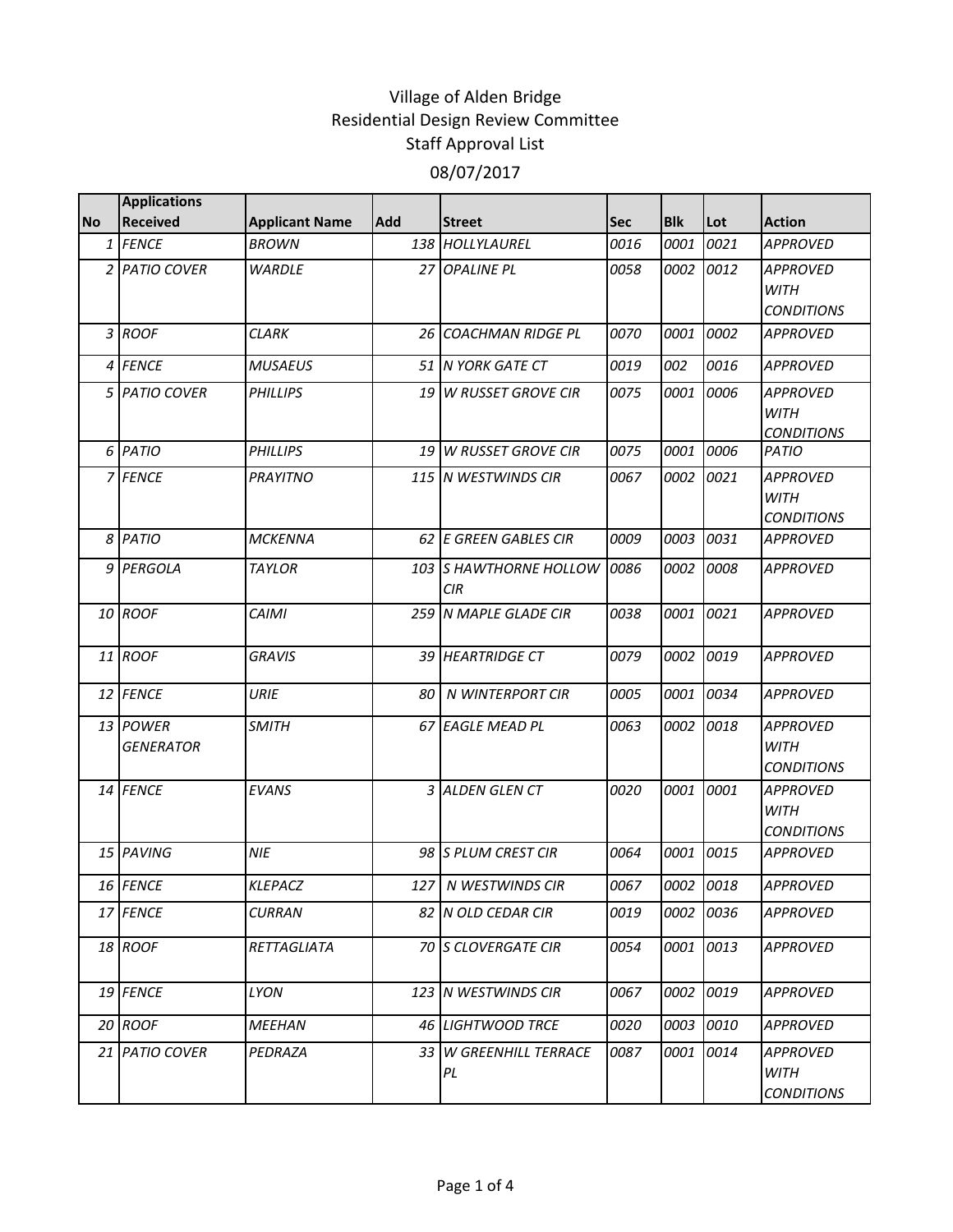|           | <b>Applications</b>          |                       |            |                              |      |            |           |                                                     |
|-----------|------------------------------|-----------------------|------------|------------------------------|------|------------|-----------|-----------------------------------------------------|
| <b>No</b> | <b>Received</b>              | <b>Applicant Name</b> | <b>Add</b> | <b>Street</b>                | Sec  | <b>Blk</b> | Lot       | <b>Action</b>                                       |
|           | 22 POWER<br><b>GENERATOR</b> | <b>BUTLER</b>         |            | 35 E BELLMEADE PL            | 0070 | 0001       | 0045      | <b>APPROVED</b><br><b>WITH</b><br><b>CONDITIONS</b> |
|           | 23 COLOR CHANGE              | <b>ANGELKOV</b>       |            | <b>26 W FAIRBRANCH CIR</b>   | 0044 | 0001       | 0067      | <b>APPROVED</b>                                     |
|           | <b>24 COLOR CHANGE</b>       | <b>LEVETT</b>         |            | <b>7 SENTINEL PL</b>         | 0004 | 0002       | 0019      | <b>APPROVED</b>                                     |
|           | <b>25 TREE REMOVAL</b>       | <b>LEVETT</b>         |            | <b>7 SENTINEL PL</b>         | 0004 |            | 0002 0019 | <b>APPROVED</b>                                     |
|           | 26 TREE REMOVAL              | <b>HARRIS</b>         | 30         | E NEW AVERY PL               | 0026 |            | 0001 0021 | <b>APPROVED</b>                                     |
|           | 27 ROOF                      | <b>OWENS</b>          |            | 6 COACHMAN RIDGE PL          | 0070 | 0001       | 0007      | <b>APPROVED</b>                                     |
|           | 28 ROOF                      | <b>OMEED</b>          |            | 7 SHADY POND PL              | 0001 | 0002       | 0033      | <b>APPROVED</b>                                     |
|           | <b>29 COLOR CHANGE</b>       | <b>MEYER</b>          |            | <b>30 CYPRESS LAKE PL</b>    | 0022 | 0001       | 0001      | APPROVED                                            |
|           | 30 SIDING                    | <b>MEYER</b>          |            | 30 CYPRESS LAKE PL           | 0022 | 0001       | 0001      | <b>APPROVED</b>                                     |
|           | 31 ROOF                      | <b>MEYER</b>          |            | 30 CYPRESS LAKE PL           | 0022 | 0001       | 0001      | <b>APPROVED</b>                                     |
|           | <b>32 TREE REMOVAL</b>       | <b>TAYLOR</b>         |            | 138 S WINTERPORT CIR         | 0005 | 0001       | 0014      | <b>APPROVED</b>                                     |
|           | 33 ROOF                      | <b>HARI</b>           |            | 38 WIND HARP PL              | 0010 | 0001       | 0036      | <b>APPROVED</b>                                     |
|           | 34 WINDOWS/<br><b>DOORS</b>  | <b>CAIMI</b>          |            | 259 N MAPLE GLADE CIR        | 0038 | 0001       | 0021      | <b>APPROVED</b>                                     |
|           | 35 POWER<br><b>GENERATOR</b> | <b>CAIMI</b>          |            | 259 N MAPLE GLADE CIR        | 0038 | 0001       | 0021      | <b>APPROVED</b><br><b>WITH</b><br><b>CONDITIONS</b> |
|           | 36 COLOR CHANGE              | <b>NORRIS</b>         |            | 22 CLASSIC OAKS PL           | 0007 | 0001       | 0028      | <b>APPROVED</b>                                     |
|           | 37 TREE REMOVAL              | LONG                  |            | 162 APRIL RAIN CT            | 0067 | 0001       | 0004      | <b>APPROVED</b><br><b>WITH</b><br><b>CONDITIONS</b> |
|           | 38 FENCE                     | <b>GRIERSON</b>       |            | <b>159 IS BROOKSEDGE CIR</b> | 0058 | 0003       | 0011      | <b>APPROVED</b>                                     |
|           | 39 TREE REMOVAL              | <b>MEYER</b>          |            | 106 SUNLIT GROVE ST          | 0035 | 0002 0013  |           | APPROVED                                            |
|           | 40 COLOR CHANGE              | <b>KOCH</b>           |            | 70 E WHISTLERS BEND CIR      | 0081 |            | 0001 0023 | <b>APPROVED</b>                                     |
|           | 41 FENCE                     | AYRE                  |            | 42 PLEASANT BEND DR          | 0023 |            | 0002 0009 | <b>APPROVED</b>                                     |
|           | 42 PERGOLA                   | SOMERVILLE            |            | 42 WESTWINDS CIR             | 0067 | 0001       | 0034      | APPROVED<br><b>WITH</b><br><b>CONDITIONS</b>        |
|           | 43 ROOF                      | PAYAN                 |            | 22 STOCKBRIDGE LANDING<br>DR | 0017 | 0001       | 0037      | <b>APPROVED</b>                                     |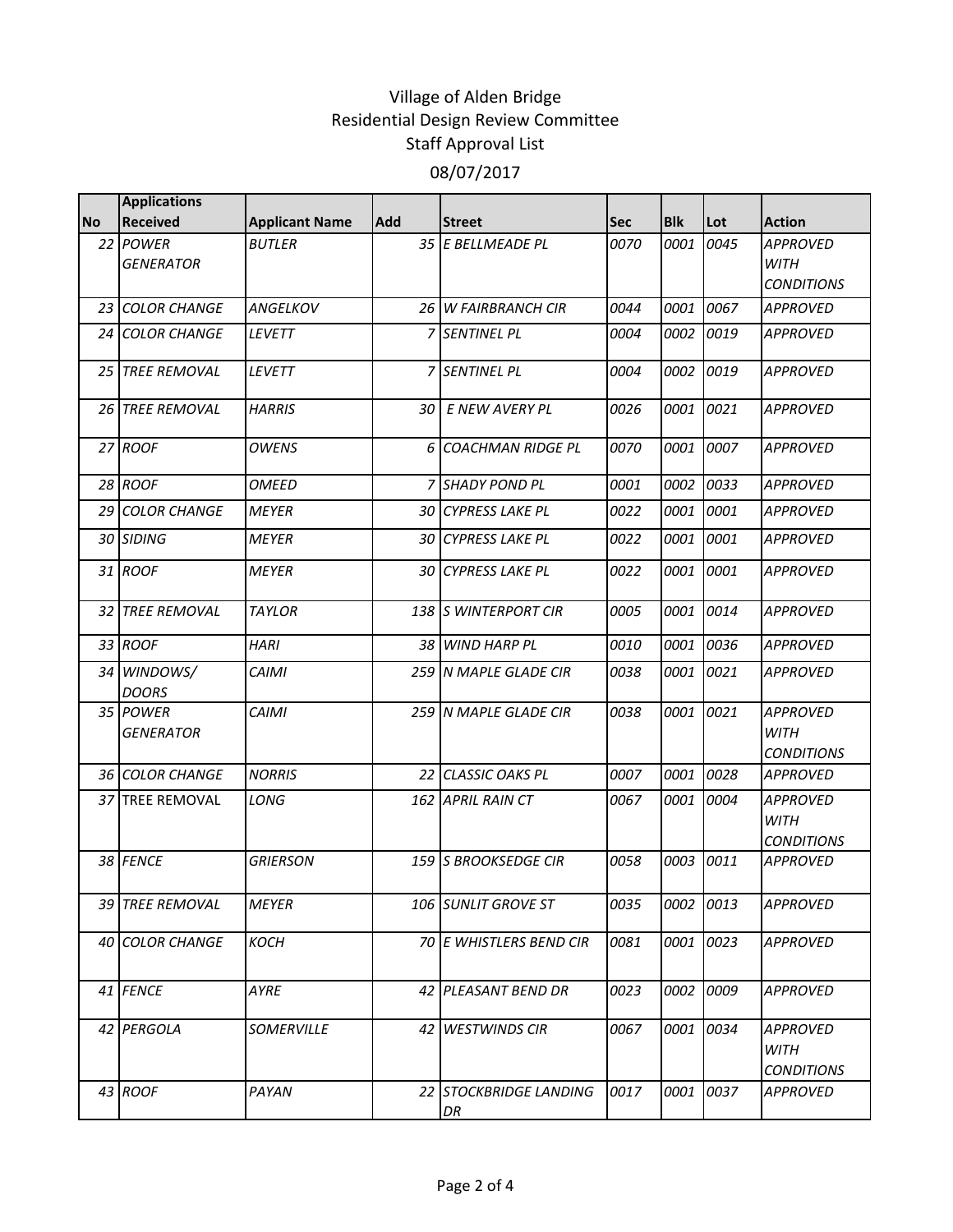|           | <b>Applications</b>          |                                          |            |                        |      |            |           |                                                     |
|-----------|------------------------------|------------------------------------------|------------|------------------------|------|------------|-----------|-----------------------------------------------------|
| <b>No</b> | <b>Received</b>              | <b>Applicant Name</b>                    | <b>Add</b> | <b>Street</b>          | Sec  | <b>Blk</b> | Lot       | <b>Action</b>                                       |
|           | 44 FENCE                     | <b>KUFELDT</b>                           |            | 26 S YORK GATE CT      | 0019 | 0001       | 0001      | <b>APPROVED</b>                                     |
|           | 45 FENCE                     | <b>SHAHIDI</b>                           | 46         | <b>WESTWINDS CIR</b>   | 0067 | 0001       | 0033      | <b>APPROVED</b><br><b>WITH</b><br><b>CONDITIONS</b> |
|           | 46 FENCE                     | <b>IMWALLE</b><br><b>REVOCABLE TRUST</b> | 15 I       | <b>WOODED BROOK DR</b> | 0012 | 0002       | 0009      | <b>APPROVED</b><br><b>WITH</b><br><b>CONDITIONS</b> |
|           | 47 FENCE                     | <b>WILSON</b>                            |            | 2 EMPIRE FOREST PL     | 0046 | 0001       | 0032      | <b>APPROVED</b><br><b>WITH</b><br><b>CONDITIONS</b> |
|           | 48 WINDOWS                   | <b>MONTGOMERY</b>                        |            | 48 W NEW AVERY PL      | 0026 | 0001       | 0078      | <b>APPROVED</b>                                     |
|           | 49 POWER<br><b>GENERATOR</b> | <b>FEATHERSTON</b>                       |            | 70 IN WESTWINDS CIR    | 0067 | 0001       | 0027      | <b>APPROVED</b><br><b>WITH</b><br><b>CONDITIONS</b> |
|           | 50 FENCE                     | <b>CHERRY</b>                            |            | 38 S TAYLOR POINT DR   | 0013 |            | 0001 0024 | <b>APPROVED</b><br><b>WITH</b><br><b>CONDITIONS</b> |
|           | 51 FENCE                     | PLAYFAIR                                 |            | 6 SPICEBERRY PL        | 0013 | 0001       | 0013      | <b>APPROVED</b><br><b>WITH</b><br><b>CONDITIONS</b> |
|           | 52 FENCE                     | <b>BERRYMAN</b>                          | 46 I       | <b>COTTAGE MILL PL</b> | 0013 | 0001       | 0026      | <b>APPROVED</b><br><b>WITH</b><br><b>CONDITIONS</b> |
|           | 53 ROOF                      | <b>SPILLER</b>                           |            | 15 DALEA PL            | 0039 | 0001       | 0028      | <b>APPROVED</b>                                     |
| 54        | <b>WINDOWS</b>               | <b>SCRUGGS</b>                           |            | 35 BUTTERFLY BRANCH PL | 0052 | 0002       | 0039      | <b>APPROVED</b>                                     |
|           | 55 WINDOWS                   | <b>STORMS</b>                            |            | 31 BUTTERFLY BRANCH PL | 0052 | 0002       | 0040      | <b>APPROVED</b>                                     |
|           | <b>56 SUMMER KITCHEN</b>     | <b>MENON</b>                             |            | 87 PLEASANT BEND DR    | 0023 | 0001       | 0001      | <b>APPROVED</b><br><b>WITH</b><br><b>CONDITIONS</b> |
|           | 57 FENCE                     | MCLELLAN                                 |            | 34 S TAYLOR POINT DR   | 0013 |            | 0001 0023 | APPROVED<br><b>WITH</b><br><b>CONDITIONS</b>        |
|           | 58 FENCE                     | <b>TEAGUE</b>                            |            | 49 W NIGHT HERON PL    | 0002 | 0001 0001  |           | <b>APPROVED</b>                                     |
|           | 59 FENCE                     | CAPPELLO                                 |            | 42 COTTAGE MILL PL     | 0013 |            | 0001 0025 | <b>APPROVED</b><br>WITH<br><b>CONDITIONS</b>        |
|           | <b>60 COLOR CHANGE</b>       | <b>NOREN</b>                             |            | 34 RIPPLED POND CIR    | 0011 |            | 0002 0042 | <b>APPROVED</b>                                     |
|           | 61 MATERIAL<br><b>CHANGE</b> | <b>NOREN</b>                             |            | 34 RIPPLED POND CIR    | 0011 |            | 0002 0042 | <b>APPROVED</b>                                     |
|           | 62 PATIO                     | <b>NOREN</b>                             |            | 34 RIPPLED POND CIR    | 0011 |            | 0002 0042 | <b>APPROVED</b>                                     |